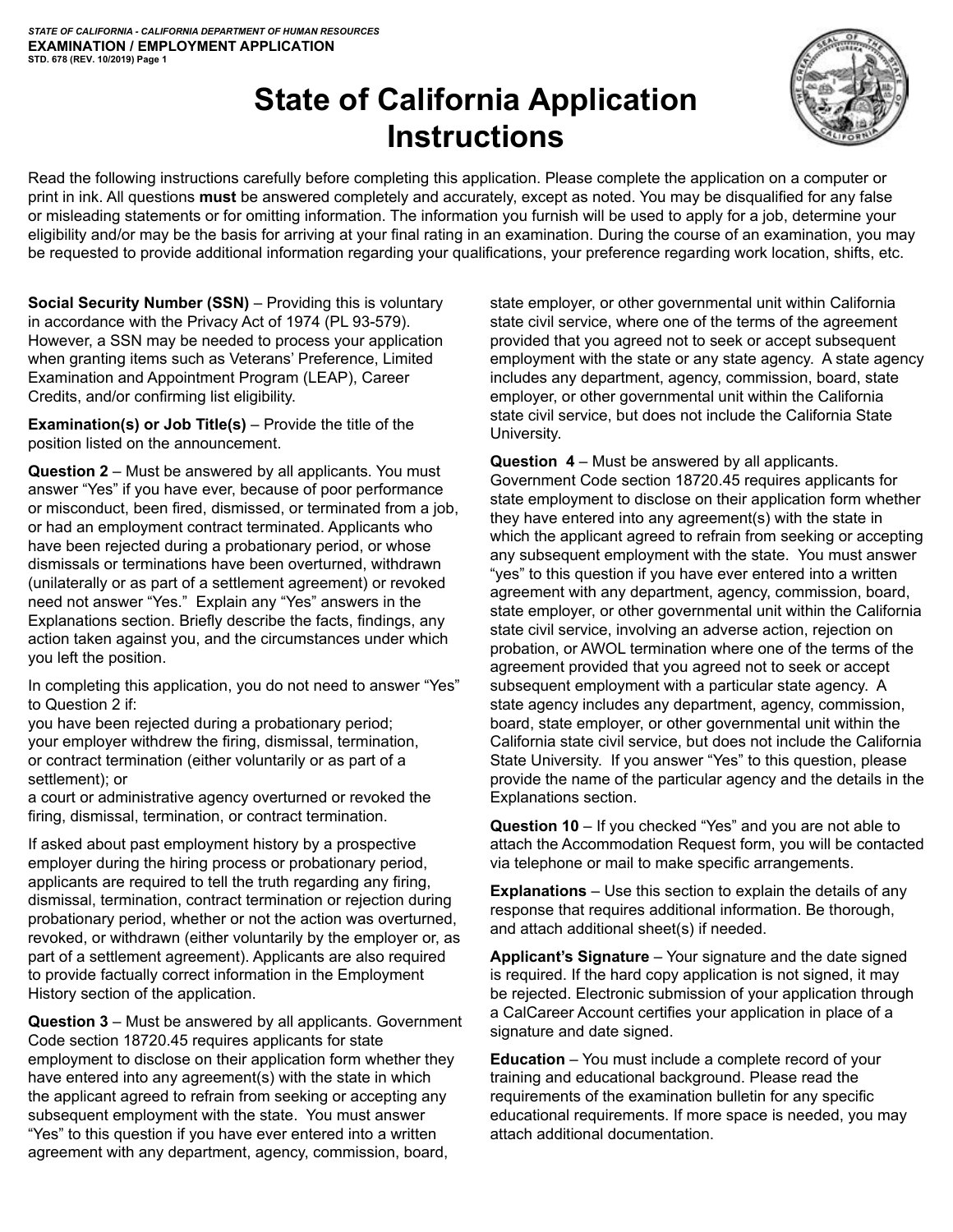**Licenses** – If the examination bulletin requires a specific license, professional certificate, or membership in a professional organization, list the full name of the license, certificate or organization, the license number, and the official expiration date of the document or membership.

**Employment History and Experience** – You must include a complete list of your paid and/or volunteer work experience **that relates to the qualification requirements specified on the examination bulletin**. List all relevant jobs during the past 10 years, regardless of duration, including part-time and military service. You should also list volunteer experience and jobs if they directly relate to the job for which you are applying. **State employees must list the specific departments for which they worked and indicate the specific civil service class title(s) held.**

**Requesting Veterans' Preference** – If you have not previously applied and been approved for Veterans' Preference, you must complete and submit the Veterans' Preference Form, CALHR-1093 to the California Department of Human Resources.

**Equal Employment Opportunity Page** – Providing this information is voluntary. This data is only to be used for statistical purposes in evaluating the extent to which the state is complying with state and federal equal employment opportunity and non-discrimination requirements.

**NOTE:** Your completed application and other examination related information submitted to the department administering this examination becomes confidential information and the property of the State of California as provided by Government Code section 18934. This application and other confidential information **will not be returned**; therefore, it is recommended that you keep a copy of your completed application for your records. Your rights to inspect your examination papers are set forth in Title 2, section 186 -189 of the California Code of Regulations, which can be accessed at Office of Administrative Law website at: **oal.ca.gov**.

# **Information About Disability**

**Physical disability** includes but is not limited to having any physiological disease, disorder, condition, cosmetic disfigurement, or anatomical loss that affects one or more of several body systems and limits a major life activity. The body systems listed include the neurological, immunological, musculoskeletal, special sense organs, respiratory, including speech organs, cardiovascular, reproductive, digestive, genitourinary, hemic and lymphatic, skin, and endocrine systems. A physiological disease, disorder, condition, cosmetic disfigurement, or anatomical loss limits a major life activity, such as working, if it makes the achievement of the major life activity difficult.

**Mental disability** includes but is not limited to having any mental or psychological disorder or condition, such as intellectual or cognitive disability, organic brain syndrome, emotional or mental illness, or specific learning disabilities, that limits a major life activity, or having any other mental or psychological disorder or condition that requires special education or related services.

**Major life activities** are defined broadly and include physical, mental, and social activities, including but not limited to, caring for oneself, performing manual tasks, seeing, hearing, eating, sleeping, walking, standing, sitting, reaching, lifting, bending, speaking, breathing, learning, reading, concentrating, thinking, communicating, interacting with others, and working. Major life activities include the operation of major bodily functions, including functions of the immune system, special sense organs and skin, normal cell growth, digestive, genitourinary, bowel, bladder, neurological, brain, respiratory, circulatory, cardiovascular, endocrine, hemic, lymphatic, musculoskeletal, and reproductive functions.

**Major bodily functions** include the operation of an individual organ within a body system.

**An impairment** "limits" a major life activity if it makes the achievement of the major life activity difficult.

**Medical condition** is defined as any health impairment related to or associated with a diagnosis of cancer or a record or history of cancer, or a genetic characteristic.

**Genetic characteristic** is defined as any scientifically or medically identifiable gene or chromosome or an inherited characteristic that could statistically lead to increased development of a disease or disorder.

California Code of Regulations, Title 2, section 11065.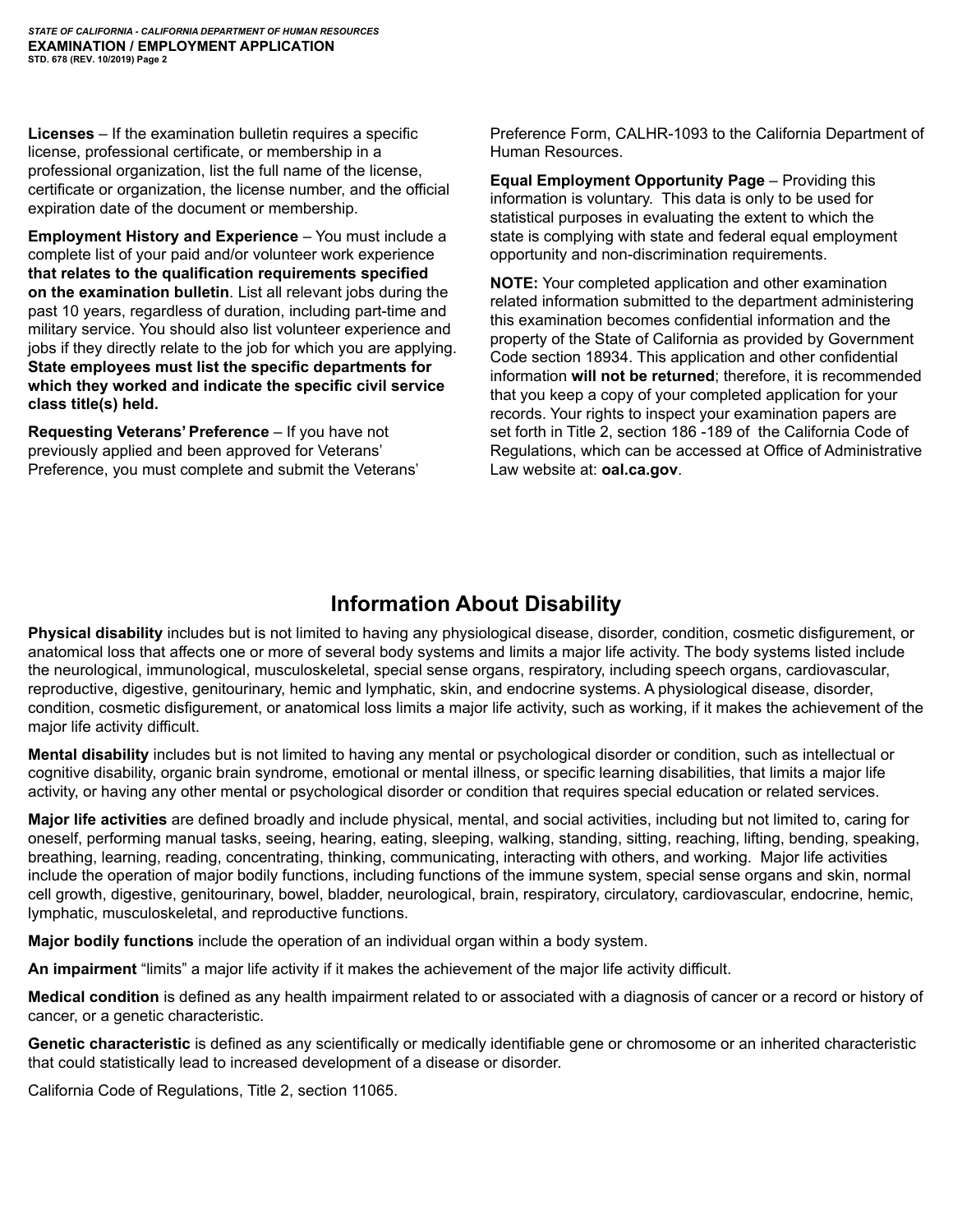| <b>Print</b> |
|--------------|
|              |



| STATE OF CALIFORNIA - CALIFORNIA DEPARTMENT OF HUMAN RESOURCES |
|----------------------------------------------------------------|
| <b>EXAMINATION / EMPLOYMENT APPLICATION</b>                    |
| STD. 678 (REV. 10/2019) Page 3                                 |

**Applications will ONLY be processed for active recruitment efforts - see exam bulletin or job posting.**

# **State of California Application**

| PRINT OR TYPE                                                                                                                                                                                                                                                                                                                                                                                                                                                                                                                                                                                                                                                      |    |    |    |    |    |          |                                                                                |           |                                                                                            | olalo or oamorma Application                                                                                                           |            |                                            |                                  |                        |              |                                            |
|--------------------------------------------------------------------------------------------------------------------------------------------------------------------------------------------------------------------------------------------------------------------------------------------------------------------------------------------------------------------------------------------------------------------------------------------------------------------------------------------------------------------------------------------------------------------------------------------------------------------------------------------------------------------|----|----|----|----|----|----------|--------------------------------------------------------------------------------|-----------|--------------------------------------------------------------------------------------------|----------------------------------------------------------------------------------------------------------------------------------------|------------|--------------------------------------------|----------------------------------|------------------------|--------------|--------------------------------------------|
| APPLICANT'S NAME (Last)                                                                                                                                                                                                                                                                                                                                                                                                                                                                                                                                                                                                                                            |    |    |    |    |    |          | (First)                                                                        |           |                                                                                            |                                                                                                                                        | (M.I.)     |                                            |                                  | <b>CALCAREER ID</b>    |              |                                            |
| MAILING ADDRESS (Number)                                                                                                                                                                                                                                                                                                                                                                                                                                                                                                                                                                                                                                           |    |    |    |    |    | (Street) |                                                                                |           |                                                                                            |                                                                                                                                        | $(Apt \#)$ |                                            |                                  |                        |              | SOCIAL SECURITY NUMBER (Exams Only)        |
| (City)                                                                                                                                                                                                                                                                                                                                                                                                                                                                                                                                                                                                                                                             |    |    |    |    |    |          |                                                                                | (County)  |                                                                                            |                                                                                                                                        |            | (State)                                    |                                  |                        | (Zip Code)   |                                            |
| <b>E-MAIL ADDRESS</b>                                                                                                                                                                                                                                                                                                                                                                                                                                                                                                                                                                                                                                              |    |    |    |    |    |          |                                                                                |           |                                                                                            | 1st TELEPHONE NUMBER                                                                                                                   |            | $\Box$ Work<br>$\Box$ Home<br>$\Box$ Other |                                  | 2nd TELEPHONE NUMBER   |              | $\Box$ Work<br>$\Box$ Home<br>$\Box$ Other |
| EXAMINATION(S) OR JOB TITLE(S) FOR WHICH YOU ARE APPLYING                                                                                                                                                                                                                                                                                                                                                                                                                                                                                                                                                                                                          |    |    |    |    |    |          |                                                                                |           |                                                                                            |                                                                                                                                        |            |                                            |                                  |                        |              | <b>PERSONNEL</b>                           |
|                                                                                                                                                                                                                                                                                                                                                                                                                                                                                                                                                                                                                                                                    |    |    |    |    |    |          |                                                                                |           |                                                                                            |                                                                                                                                        |            |                                            |                                  |                        |              | <b>USE ONLY</b>                            |
| STANDARD EMPLOYMENT QUESTIONS                                                                                                                                                                                                                                                                                                                                                                                                                                                                                                                                                                                                                                      |    |    |    |    |    |          |                                                                                |           |                                                                                            |                                                                                                                                        |            |                                            |                                  |                        |              |                                            |
|                                                                                                                                                                                                                                                                                                                                                                                                                                                                                                                                                                                                                                                                    |    |    |    |    |    |          |                                                                                |           |                                                                                            |                                                                                                                                        |            |                                            |                                  | Yes                    |              | No                                         |
|                                                                                                                                                                                                                                                                                                                                                                                                                                                                                                                                                                                                                                                                    |    |    |    |    |    |          |                                                                                |           |                                                                                            |                                                                                                                                        |            |                                            |                                  |                        |              |                                            |
| 2. Have you ever been fired, dismissed, terminated, or had an employment contract terminated from any position for                                                                                                                                                                                                                                                                                                                                                                                                                                                                                                                                                 |    |    |    |    |    |          |                                                                                |           |                                                                                            | performance or for disciplinary reasons? If "Yes," give details in the "Explanation" section below and refer to the                    |            |                                            |                                  | Yes                    |              | $\overline{\phantom{a}}$ No                |
| 3. Have you ever entered into any written agreement with a state agency in which you agreed not to seek or accept                                                                                                                                                                                                                                                                                                                                                                                                                                                                                                                                                  |    |    |    |    |    |          |                                                                                |           |                                                                                            | subsequent employment with the state or any state agency? manufactured and all content temployment with the state or any state agency? |            |                                            |                                  | Yes                    |              | No                                         |
| 4. Have you ever entered into any written agreement with a state agency involving an adverse action, rejection on probation,                                                                                                                                                                                                                                                                                                                                                                                                                                                                                                                                       |    |    |    |    |    |          |                                                                                |           |                                                                                            | or AWOL termination, in which you agreed not to seek or accept subsequent employment with a particular state agency?                   |            |                                            |                                  | Yes                    |              | No                                         |
| 5. In addition to English, list any other languages you are fluent in:                                                                                                                                                                                                                                                                                                                                                                                                                                                                                                                                                                                             |    |    |    |    |    |          |                                                                                |           |                                                                                            |                                                                                                                                        |            |                                            |                                  |                        |              |                                            |
|                                                                                                                                                                                                                                                                                                                                                                                                                                                                                                                                                                                                                                                                    |    |    |    |    |    |          |                                                                                |           |                                                                                            |                                                                                                                                        |            |                                            |                                  |                        |              |                                            |
|                                                                                                                                                                                                                                                                                                                                                                                                                                                                                                                                                                                                                                                                    |    |    |    |    |    |          |                                                                                |           |                                                                                            |                                                                                                                                        |            |                                            |                                  |                        |              |                                            |
| ANSWER THE FOLLOWING QUESTIONS ONLY IF THE EXAM BULLETIN OR JOB POSTING REQUIRES THE INFORMATION                                                                                                                                                                                                                                                                                                                                                                                                                                                                                                                                                                   |    |    |    |    |    |          |                                                                                |           |                                                                                            |                                                                                                                                        |            |                                            |                                  |                        |              |                                            |
| 6.                                                                                                                                                                                                                                                                                                                                                                                                                                                                                                                                                                                                                                                                 |    |    |    |    |    |          |                                                                                |           | For typing applicants only: I certify I can type at a speed of _________ words per minute. |                                                                                                                                        |            |                                            |                                  |                        |              |                                            |
| 7.                                                                                                                                                                                                                                                                                                                                                                                                                                                                                                                                                                                                                                                                 |    |    |    |    |    |          |                                                                                |           |                                                                                            |                                                                                                                                        |            |                                            |                                  | Yes                    |              | No                                         |
| 8.                                                                                                                                                                                                                                                                                                                                                                                                                                                                                                                                                                                                                                                                 |    |    |    |    |    |          |                                                                                |           |                                                                                            |                                                                                                                                        |            |                                            |                                  | Yes                    |              | No                                         |
|                                                                                                                                                                                                                                                                                                                                                                                                                                                                                                                                                                                                                                                                    |    |    |    |    |    |          |                                                                                |           |                                                                                            |                                                                                                                                        |            |                                            |                                  |                        |              |                                            |
| ANSWER THE FOLLOWING QUESTIONS IF APPLYING TO TAKE AN EXAMINATION                                                                                                                                                                                                                                                                                                                                                                                                                                                                                                                                                                                                  |    |    |    |    |    |          |                                                                                |           |                                                                                            |                                                                                                                                        |            |                                            |                                  |                        |              |                                            |
| 9. Enter your preferred county to take the examination, if different from your county of residence:                                                                                                                                                                                                                                                                                                                                                                                                                                                                                                                                                                |    |    |    |    |    |          |                                                                                |           |                                                                                            |                                                                                                                                        |            |                                            |                                  |                        |              |                                            |
| 10. Do you need an accommodation to take an examination or assessment? If "Yes," complete the Accommodation form.                                                                                                                                                                                                                                                                                                                                                                                                                                                                                                                                                  |    |    |    |    |    |          |                                                                                |           |                                                                                            |                                                                                                                                        |            |                                            |                                  | Yes                    |              | No                                         |
| NOTE: If you are a veteran, widow or widower of a veteran, or spouse of a 100% disabled veteran, you may qualify for Veterans' Preference. For information                                                                                                                                                                                                                                                                                                                                                                                                                                                                                                         |    |    |    |    |    |          | regarding Veterans' Preference see www.calcareers.ca.gov or www.calvet.ca.gov. |           |                                                                                            |                                                                                                                                        |            |                                            |                                  |                        |              |                                            |
| EXPLANATIONS: Provide details of any response that requires additional information.                                                                                                                                                                                                                                                                                                                                                                                                                                                                                                                                                                                |    |    |    |    |    |          |                                                                                |           |                                                                                            |                                                                                                                                        |            |                                            |                                  |                        |              |                                            |
|                                                                                                                                                                                                                                                                                                                                                                                                                                                                                                                                                                                                                                                                    |    |    |    |    |    |          |                                                                                |           |                                                                                            |                                                                                                                                        |            |                                            |                                  |                        |              |                                            |
|                                                                                                                                                                                                                                                                                                                                                                                                                                                                                                                                                                                                                                                                    |    |    |    |    |    |          |                                                                                |           |                                                                                            |                                                                                                                                        |            |                                            |                                  |                        |              |                                            |
| CERTIFICATION – IMPORTANT – READ BEFORE SIGNING – YOUR SIGNATURE IS REQUIRED FOR HARD COPY SUBMISSION<br>I certify under penalty of perjury that the information I have entered on this application is true and complete to the best of my knowledge.<br>I further understand that any false, incomplete, or incorrect statements may result in my disqualification from the examination process or<br>dismissal from employment with the State of California. I authorize the employers and educational institutions identified on this application to<br>release any information they may have concerning my employment or education to the State of California. |    |    |    |    |    |          |                                                                                |           |                                                                                            |                                                                                                                                        |            |                                            |                                  |                        |              |                                            |
| APPLICANT'S SIGNATURE                                                                                                                                                                                                                                                                                                                                                                                                                                                                                                                                                                                                                                              |    |    |    |    |    |          |                                                                                |           |                                                                                            |                                                                                                                                        |            |                                            |                                  | <b>DATE SIGNED</b>     |              |                                            |
|                                                                                                                                                                                                                                                                                                                                                                                                                                                                                                                                                                                                                                                                    |    |    |    |    |    |          |                                                                                |           |                                                                                            | APPLICANTS - DO NOT USE THE SPACE BELOW - FOR PERSONNEL USE ONLY                                                                       |            |                                            |                                  |                        |              |                                            |
| <b>Classes</b>                                                                                                                                                                                                                                                                                                                                                                                                                                                                                                                                                                                                                                                     | 01 | 02 | 03 | 04 | 05 | 06       |                                                                                | Flags     |                                                                                            |                                                                                                                                        |            |                                            | <b>STATUS</b>                    | FOR PERSONNEL USE ONLY |              |                                            |
| <b>WC</b> for<br>Series/Levels                                                                                                                                                                                                                                                                                                                                                                                                                                                                                                                                                                                                                                     |    |    |    |    |    |          |                                                                                | <b>WC</b> |                                                                                            |                                                                                                                                        |            |                                            | <b>EXPERIENCE</b>                | Accepted               |              | REJECTED WC<br><b>LICENSE REQUIREMENT</b>  |
| <b>RC/Flag for</b><br>Series/Levels                                                                                                                                                                                                                                                                                                                                                                                                                                                                                                                                                                                                                                |    |    |    |    |    |          |                                                                                |           |                                                                                            |                                                                                                                                        |            |                                            |                                  |                        |              |                                            |
| <b>CODES</b>                                                                                                                                                                                                                                                                                                                                                                                                                                                                                                                                                                                                                                                       |    |    |    |    |    |          |                                                                                |           |                                                                                            |                                                                                                                                        |            |                                            | <b>EDUCATION</b><br><b>STAFF</b> |                        | <b>OTHER</b> | <b>DATE PROCESSED</b>                      |
|                                                                                                                                                                                                                                                                                                                                                                                                                                                                                                                                                                                                                                                                    |    |    |    |    |    |          |                                                                                |           |                                                                                            |                                                                                                                                        |            |                                            |                                  |                        |              |                                            |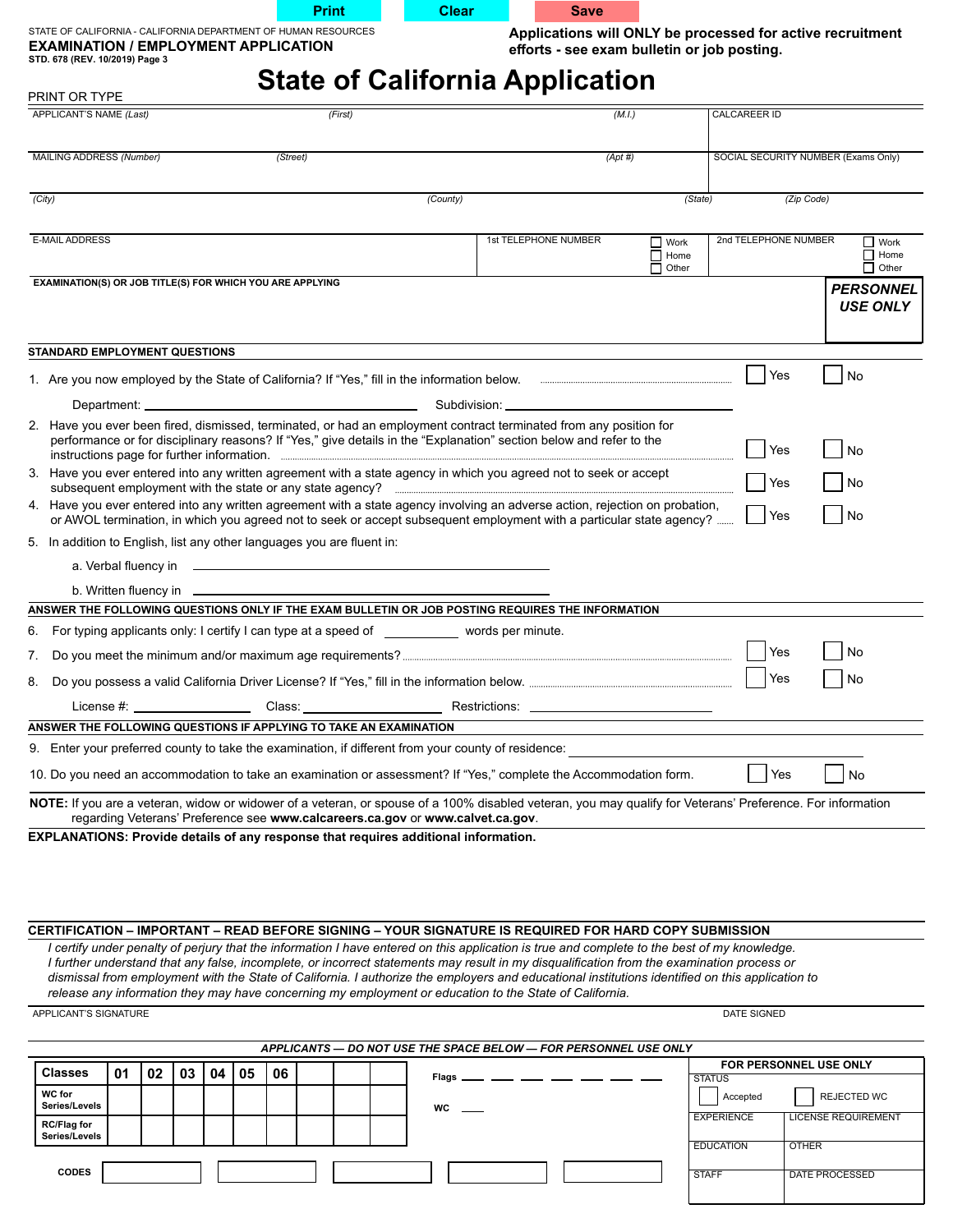| <b>APPLICANT'S NAME (Last)</b> |                                                                                                 | (First)           |                                                                                                                                                        |                                                     | (M.I.)                                             | <b>CALCAREER ID</b>                                              |                                 |
|--------------------------------|-------------------------------------------------------------------------------------------------|-------------------|--------------------------------------------------------------------------------------------------------------------------------------------------------|-----------------------------------------------------|----------------------------------------------------|------------------------------------------------------------------|---------------------------------|
| <b>EDUCATION</b><br>Yes        | DID YOU GRADUATE FROM HIGH SCHOOL?<br>No                                                        | Yes               | IF NOT, DO YOU POSSESS A GED OR EQUIVALENT?<br>No                                                                                                      |                                                     |                                                    | IF NOT, ENTER THE HIGHEST GRADE YOU COMPLETED?                   |                                 |
|                                | UNIVERSITY OR COLLEGE - BUSINESS, CORRESPONDENCE,<br>TRADE OR SERVICE SCHOOL, NAME AND LOCATION |                   | <b>COURSE OF STUDY</b>                                                                                                                                 | <b>UNITS</b><br><b>COMPLETED</b><br><b>SEMESTER</b> | <b>UNITS</b><br><b>COMPLETED</b><br><b>QUARTER</b> | DIPLOMA, DEGREE OR<br><b>CERTIFICATE OBTAINED</b>                | <b>DATE</b><br><b>COMPLETED</b> |
|                                |                                                                                                 |                   |                                                                                                                                                        |                                                     |                                                    |                                                                  |                                 |
|                                |                                                                                                 |                   |                                                                                                                                                        |                                                     |                                                    |                                                                  |                                 |
|                                |                                                                                                 |                   |                                                                                                                                                        |                                                     |                                                    |                                                                  |                                 |
|                                |                                                                                                 |                   | LICENSES - LIST APPLICABLE LICENSES AND CERTIFICATES INDICATED IN THE EXAMINATION BULLETIN.                                                            |                                                     |                                                    |                                                                  |                                 |
|                                |                                                                                                 |                   | (If you are an attorney, please indicate the date you were admitted to the Bar under the Issue Date column, if stated on the examination bulletin.)    |                                                     |                                                    | IN THE SPACE BELOW, INDICATE SPECIFIC COURSE REQUIREMENTS NEEDED |                                 |
|                                | <b>LICENSE / CERTIFICATION NUMBER</b>                                                           | <b>ISSUE DATE</b> | <b>EXPIRATION DATE</b>                                                                                                                                 |                                                     |                                                    | TO SATISFY REQUIREMENTS FOR THIS EXAMINATION                     |                                 |
|                                |                                                                                                 |                   |                                                                                                                                                        |                                                     |                                                    |                                                                  |                                 |
|                                |                                                                                                 |                   |                                                                                                                                                        |                                                     |                                                    |                                                                  |                                 |
|                                |                                                                                                 |                   | EMPLOYMENT HISTORY - List relevant paid, military and/or volunteer experience that relate to the qualification requirements. List each job separately. |                                                     |                                                    |                                                                  |                                 |
| FROM (MM/DD/YY)                | TO (MM/DD/YY)                                                                                   |                   | TITLE/JOB CLASSIFICATION (Include Range or Level, if applicable)                                                                                       |                                                     |                                                    | <b>SUPERVISOR NAME</b>                                           |                                 |
| <b>HOURS PER WEEK</b>          | COMPANY/STATE AGENCY NAME                                                                       |                   |                                                                                                                                                        |                                                     |                                                    | SUPERVISOR PHONE NUMBER                                          |                                 |
| <b>TOTAL WORKED</b>            | <b>ADDRESS</b>                                                                                  |                   |                                                                                                                                                        |                                                     |                                                    |                                                                  |                                 |
| <b>DUTIES PERFORMED</b>        |                                                                                                 |                   |                                                                                                                                                        |                                                     |                                                    |                                                                  |                                 |
|                                |                                                                                                 |                   |                                                                                                                                                        |                                                     |                                                    |                                                                  |                                 |
|                                |                                                                                                 |                   |                                                                                                                                                        |                                                     |                                                    |                                                                  |                                 |
|                                |                                                                                                 |                   |                                                                                                                                                        |                                                     |                                                    |                                                                  |                                 |
|                                |                                                                                                 |                   |                                                                                                                                                        |                                                     |                                                    |                                                                  |                                 |
|                                |                                                                                                 |                   |                                                                                                                                                        |                                                     |                                                    |                                                                  |                                 |
|                                |                                                                                                 |                   |                                                                                                                                                        |                                                     |                                                    |                                                                  |                                 |
|                                |                                                                                                 |                   |                                                                                                                                                        |                                                     |                                                    |                                                                  |                                 |
|                                |                                                                                                 |                   |                                                                                                                                                        |                                                     |                                                    |                                                                  |                                 |
|                                |                                                                                                 |                   |                                                                                                                                                        |                                                     |                                                    |                                                                  |                                 |
| <b>REASON FOR LEAVING</b>      |                                                                                                 |                   |                                                                                                                                                        |                                                     |                                                    |                                                                  |                                 |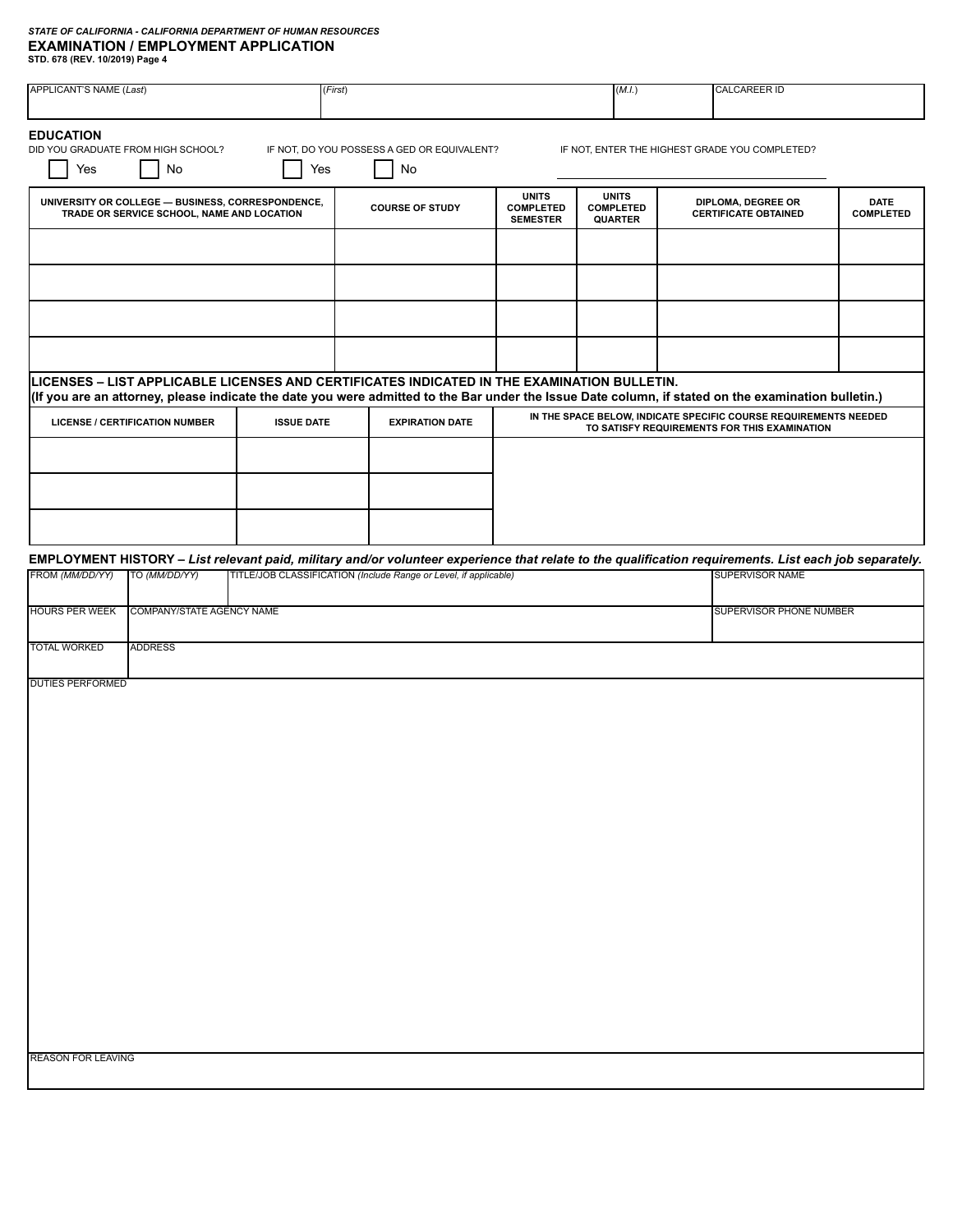| APPLICANT'S NAME (Last)   |                           | (First)                                                          | (M.I.) | CALCAREER ID            |
|---------------------------|---------------------------|------------------------------------------------------------------|--------|-------------------------|
|                           |                           |                                                                  |        |                         |
| FROM (MM/DD/YY)           | TO (MM/DD/YY)             | TITLE/JOB CLASSIFICATION (Include Range or Level, if applicable) |        | SUPERVISOR NAME         |
| <b>HOURS PER WEEK</b>     | COMPANY/STATE AGENCY NAME |                                                                  |        | SUPERVISOR PHONE NUMBER |
| <b>TOTAL WORKED</b>       | ADDRESS                   |                                                                  |        |                         |
| <b>DUTIES PERFORMED</b>   |                           |                                                                  |        |                         |
|                           |                           |                                                                  |        |                         |
|                           |                           |                                                                  |        |                         |
|                           |                           |                                                                  |        |                         |
|                           |                           |                                                                  |        |                         |
|                           |                           |                                                                  |        |                         |
|                           |                           |                                                                  |        |                         |
|                           |                           |                                                                  |        |                         |
|                           |                           |                                                                  |        |                         |
|                           |                           |                                                                  |        |                         |
|                           |                           |                                                                  |        |                         |
| <b>REASON FOR LEAVING</b> |                           |                                                                  |        |                         |

| FROM (MM/DD/YY)           | TO (MM/DD/YY)             | TITLE/JOB CLASSIFICATION (Include Range or Level, if applicable) | SUPERVISOR NAME         |
|---------------------------|---------------------------|------------------------------------------------------------------|-------------------------|
| <b>HOURS PER WEEK</b>     | COMPANY/STATE AGENCY NAME |                                                                  | SUPERVISOR PHONE NUMBER |
|                           |                           |                                                                  |                         |
| <b>TOTAL WORKED</b>       | <b>ADDRESS</b>            |                                                                  |                         |
| <b>DUTIES PERFORMED</b>   |                           |                                                                  |                         |
|                           |                           |                                                                  |                         |
|                           |                           |                                                                  |                         |
|                           |                           |                                                                  |                         |
|                           |                           |                                                                  |                         |
|                           |                           |                                                                  |                         |
|                           |                           |                                                                  |                         |
|                           |                           |                                                                  |                         |
|                           |                           |                                                                  |                         |
|                           |                           |                                                                  |                         |
|                           |                           |                                                                  |                         |
|                           |                           |                                                                  |                         |
|                           |                           |                                                                  |                         |
|                           |                           |                                                                  |                         |
| <b>REASON FOR LEAVING</b> |                           |                                                                  |                         |
|                           |                           |                                                                  |                         |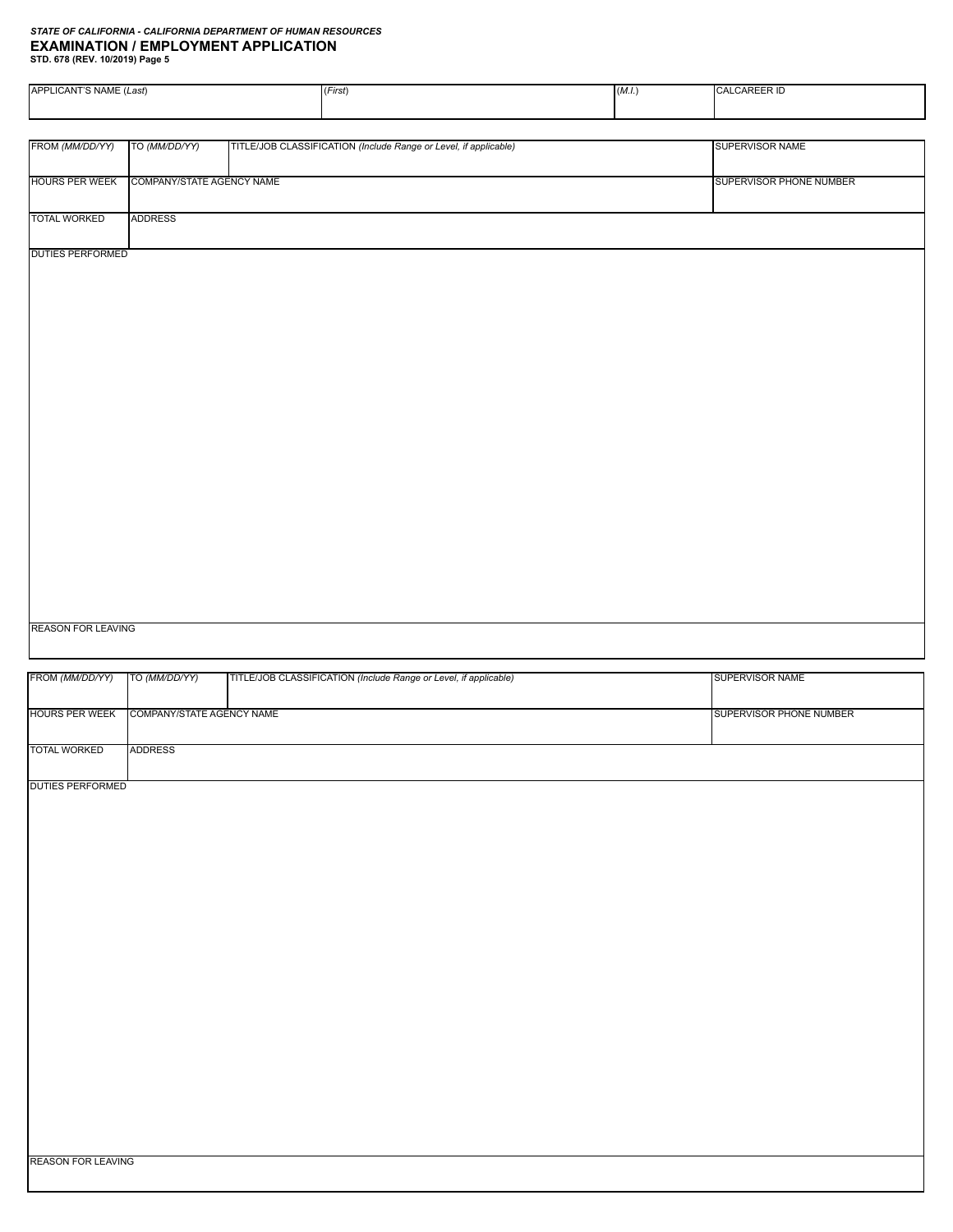| APPLICANT'S NAME (Last)   |                           | (First)                                                          | (M.I.) | CALCAREER ID            |
|---------------------------|---------------------------|------------------------------------------------------------------|--------|-------------------------|
|                           |                           |                                                                  |        |                         |
|                           |                           |                                                                  |        |                         |
| FROM (MM/DD/YY)           | TO (MM/DD/YY)             | TITLE/JOB CLASSIFICATION (Include Range or Level, if applicable) |        | SUPERVISOR NAME         |
|                           |                           |                                                                  |        |                         |
| <b>HOURS PER WEEK</b>     | COMPANY/STATE AGENCY NAME |                                                                  |        | SUPERVISOR PHONE NUMBER |
|                           |                           |                                                                  |        |                         |
| <b>TOTAL WORKED</b>       | ADDRESS                   |                                                                  |        |                         |
|                           |                           |                                                                  |        |                         |
| <b>DUTIES PERFORMED</b>   |                           |                                                                  |        |                         |
|                           |                           |                                                                  |        |                         |
|                           |                           |                                                                  |        |                         |
|                           |                           |                                                                  |        |                         |
|                           |                           |                                                                  |        |                         |
|                           |                           |                                                                  |        |                         |
|                           |                           |                                                                  |        |                         |
|                           |                           |                                                                  |        |                         |
|                           |                           |                                                                  |        |                         |
|                           |                           |                                                                  |        |                         |
|                           |                           |                                                                  |        |                         |
|                           |                           |                                                                  |        |                         |
|                           |                           |                                                                  |        |                         |
|                           |                           |                                                                  |        |                         |
|                           |                           |                                                                  |        |                         |
|                           |                           |                                                                  |        |                         |
|                           |                           |                                                                  |        |                         |
|                           |                           |                                                                  |        |                         |
|                           |                           |                                                                  |        |                         |
|                           |                           |                                                                  |        |                         |
|                           |                           |                                                                  |        |                         |
|                           |                           |                                                                  |        |                         |
| <b>REASON FOR LEAVING</b> |                           |                                                                  |        |                         |
|                           |                           |                                                                  |        |                         |
|                           |                           |                                                                  |        |                         |

| FROM (MM/DD/YY)           | TO (MM/DD/YY)             | TITLE/JOB CLASSIFICATION (Include Range or Level, if applicable) | <b>SUPERVISOR NAME</b>  |
|---------------------------|---------------------------|------------------------------------------------------------------|-------------------------|
| <b>HOURS PER WEEK</b>     | COMPANY/STATE AGENCY NAME |                                                                  | SUPERVISOR PHONE NUMBER |
| <b>TOTAL WORKED</b>       | <b>ADDRESS</b>            |                                                                  |                         |
| <b>DUTIES PERFORMED</b>   |                           |                                                                  |                         |
|                           |                           |                                                                  |                         |
|                           |                           |                                                                  |                         |
|                           |                           |                                                                  |                         |
|                           |                           |                                                                  |                         |
|                           |                           |                                                                  |                         |
|                           |                           |                                                                  |                         |
|                           |                           |                                                                  |                         |
|                           |                           |                                                                  |                         |
|                           |                           |                                                                  |                         |
|                           |                           |                                                                  |                         |
| <b>REASON FOR LEAVING</b> |                           |                                                                  |                         |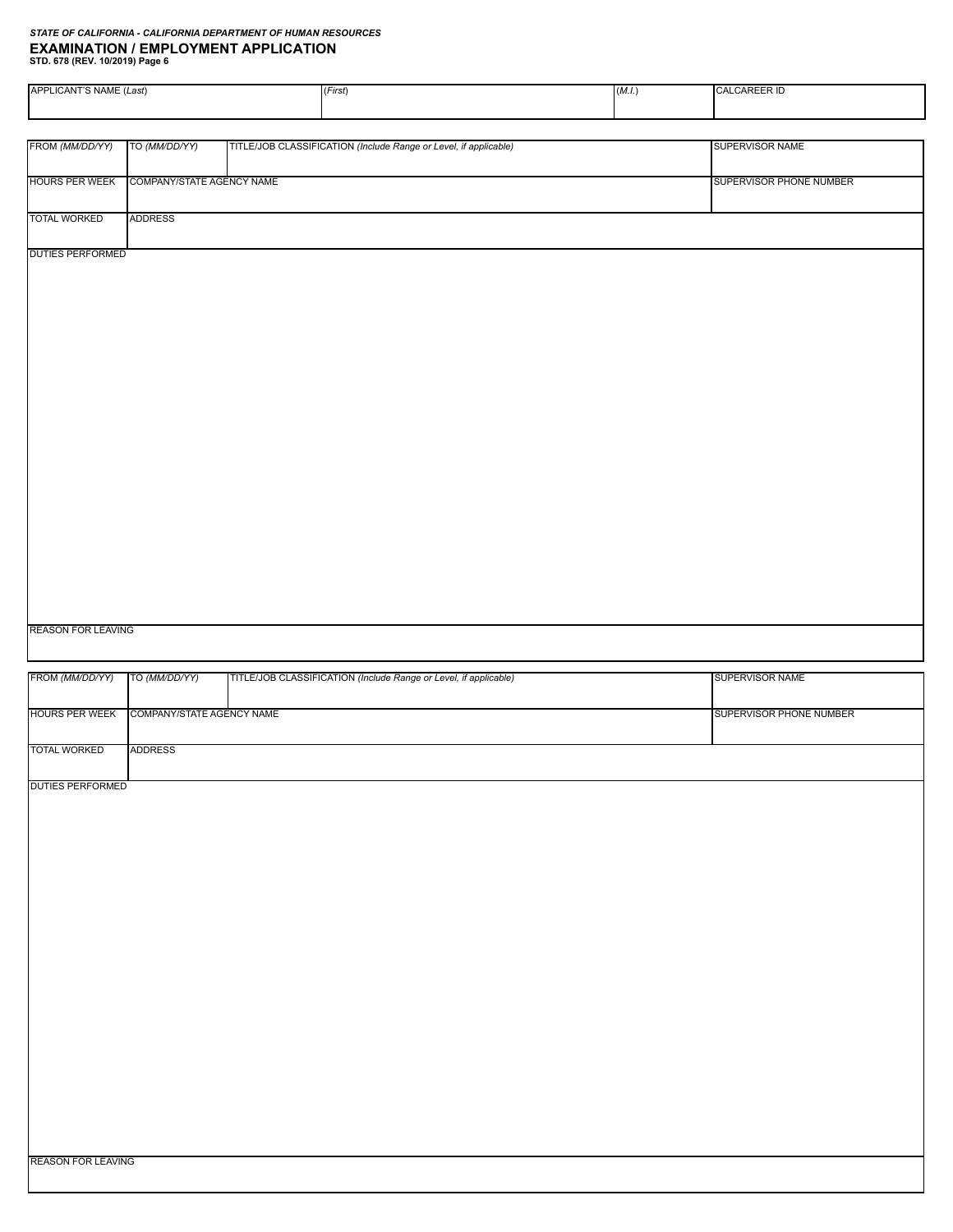| APPLICANT'S NAME (Last)         |                           | (First)                                                          | CALCAREER ID |                         |
|---------------------------------|---------------------------|------------------------------------------------------------------|--------------|-------------------------|
|                                 |                           |                                                                  |              |                         |
|                                 |                           |                                                                  |              |                         |
| FROM (MM/DD/YY)                 | TO (MM/DD/YY)             | TITLE/JOB CLASSIFICATION (Include Range or Level, if applicable) |              | SUPERVISOR NAME         |
|                                 |                           |                                                                  |              |                         |
| <b>HOURS PER WEEK</b>           | COMPANY/STATE AGENCY NAME |                                                                  |              | SUPERVISOR PHONE NUMBER |
|                                 |                           |                                                                  |              |                         |
| <b>TOTAL WORKED</b>             | <b>ADDRESS</b>            |                                                                  |              |                         |
|                                 |                           |                                                                  |              |                         |
| <b>DUTIES PERFORMED</b>         |                           |                                                                  |              |                         |
|                                 |                           |                                                                  |              |                         |
|                                 |                           |                                                                  |              |                         |
|                                 |                           |                                                                  |              |                         |
|                                 |                           |                                                                  |              |                         |
|                                 |                           |                                                                  |              |                         |
|                                 |                           |                                                                  |              |                         |
|                                 |                           |                                                                  |              |                         |
|                                 |                           |                                                                  |              |                         |
|                                 |                           |                                                                  |              |                         |
|                                 |                           |                                                                  |              |                         |
|                                 |                           |                                                                  |              |                         |
|                                 |                           |                                                                  |              |                         |
|                                 |                           |                                                                  |              |                         |
|                                 |                           |                                                                  |              |                         |
|                                 |                           |                                                                  |              |                         |
|                                 |                           |                                                                  |              |                         |
|                                 |                           |                                                                  |              |                         |
|                                 |                           |                                                                  |              |                         |
|                                 |                           |                                                                  |              |                         |
|                                 |                           |                                                                  |              |                         |
|                                 |                           |                                                                  |              |                         |
| <b>REASON FOR LEAVING</b>       |                           |                                                                  |              |                         |
|                                 |                           |                                                                  |              |                         |
| FROM (MM/DD/YY)   TO (MM/DD/YY) |                           | TITLE/JOB CLASSIFICATION (Include Range or Level, if applicable) |              | SUPERVISOR NAME         |

| <b>FROM (MM/DD/YY)</b>   IO (MM/DD/YY) |                           | THE LEGGE CLASSIFICATION (include Range or Level, if applicable) | SUPERVISOR NAME                |
|----------------------------------------|---------------------------|------------------------------------------------------------------|--------------------------------|
| <b>HOURS PER WEEK</b>                  | COMPANY/STATE AGENCY NAME |                                                                  | <b>SUPERVISOR PHONE NUMBER</b> |
| <b>TOTAL WORKED</b>                    | ADDRESS                   |                                                                  |                                |
| <b>DUTIES PERFORMED</b>                |                           |                                                                  |                                |
|                                        |                           |                                                                  |                                |
|                                        |                           |                                                                  |                                |
|                                        |                           |                                                                  |                                |
|                                        |                           |                                                                  |                                |
|                                        |                           |                                                                  |                                |
|                                        |                           |                                                                  |                                |
|                                        |                           |                                                                  |                                |
|                                        |                           |                                                                  |                                |
|                                        |                           |                                                                  |                                |
|                                        |                           |                                                                  |                                |
| <b>REASON FOR LEAVING</b>              |                           |                                                                  |                                |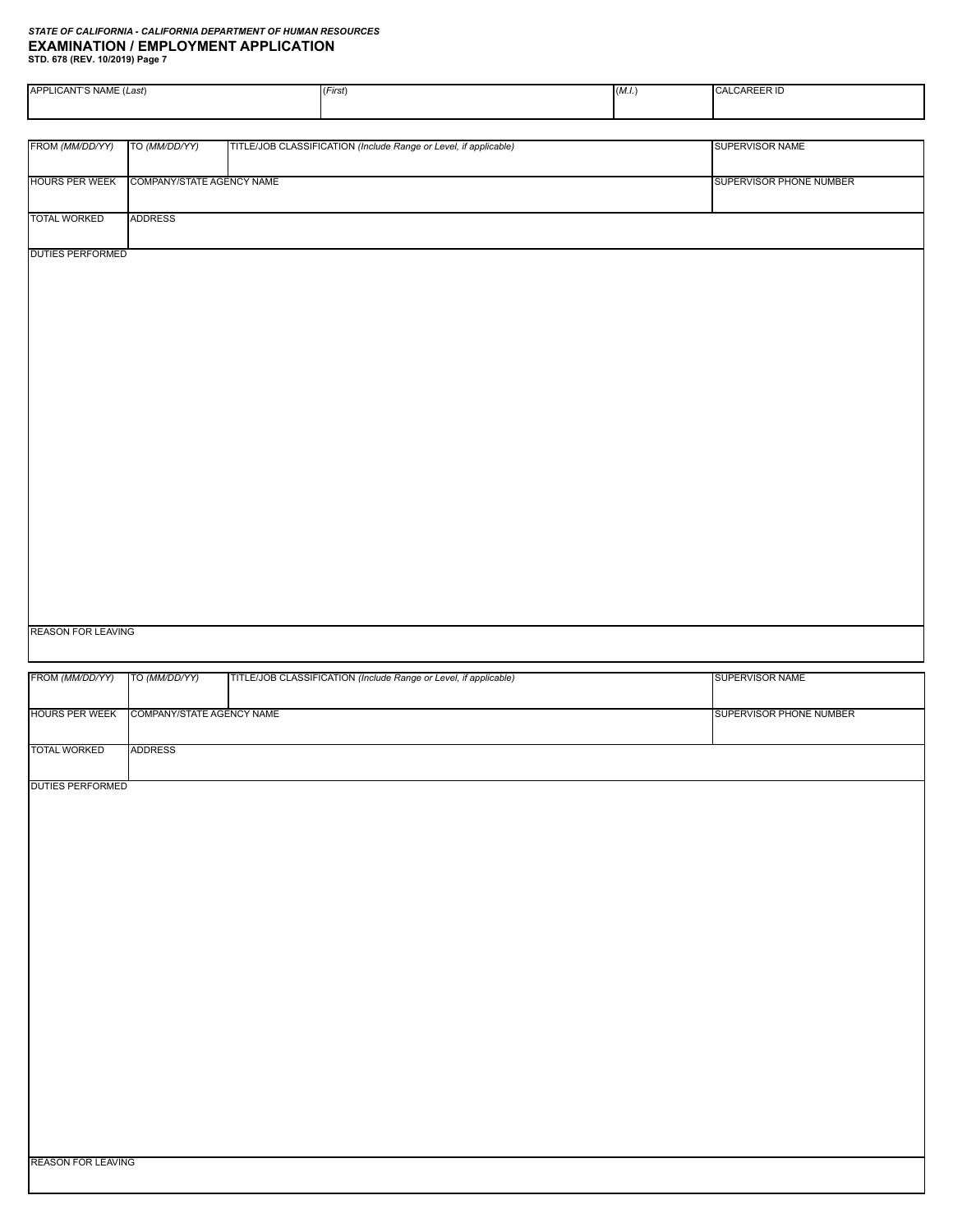| APPLICANT'S NAME (Last)   |                                          | (First)                                                          | (M.I.) | CALCAREER ID                   |
|---------------------------|------------------------------------------|------------------------------------------------------------------|--------|--------------------------------|
|                           |                                          |                                                                  |        |                                |
|                           |                                          |                                                                  |        | SUPERVISOR NAME                |
| FROM (MM/DD/YY)           | TO (MM/DD/YY)                            | TITLE/JOB CLASSIFICATION (Include Range or Level, if applicable) |        |                                |
| <b>HOURS PER WEEK</b>     | COMPANY/STATE AGENCY NAME                |                                                                  |        | SUPERVISOR PHONE NUMBER        |
| <b>TOTAL WORKED</b>       | <b>ADDRESS</b>                           |                                                                  |        |                                |
| <b>DUTIES PERFORMED</b>   |                                          |                                                                  |        |                                |
|                           |                                          |                                                                  |        |                                |
|                           |                                          |                                                                  |        |                                |
|                           |                                          |                                                                  |        |                                |
|                           |                                          |                                                                  |        |                                |
|                           |                                          |                                                                  |        |                                |
|                           |                                          |                                                                  |        |                                |
|                           |                                          |                                                                  |        |                                |
|                           |                                          |                                                                  |        |                                |
|                           |                                          |                                                                  |        |                                |
|                           |                                          |                                                                  |        |                                |
|                           |                                          |                                                                  |        |                                |
|                           |                                          |                                                                  |        |                                |
|                           |                                          |                                                                  |        |                                |
|                           |                                          |                                                                  |        |                                |
|                           |                                          |                                                                  |        |                                |
| <b>REASON FOR LEAVING</b> |                                          |                                                                  |        |                                |
| FROM (MM/DD/YY)           | TO (MM/DD/YY)                            | TITLE/JOB CLASSIFICATION (Include Range or Level, if applicable) |        | SUPERVISOR NAME                |
|                           |                                          |                                                                  |        |                                |
|                           | HOURS PER WEEK COMPANY/STATE AGENCY NAME |                                                                  |        | <b>SUPERVISOR PHONE NUMBER</b> |

DUTIES PERFORMED

TOTAL WORKED

ADDRESS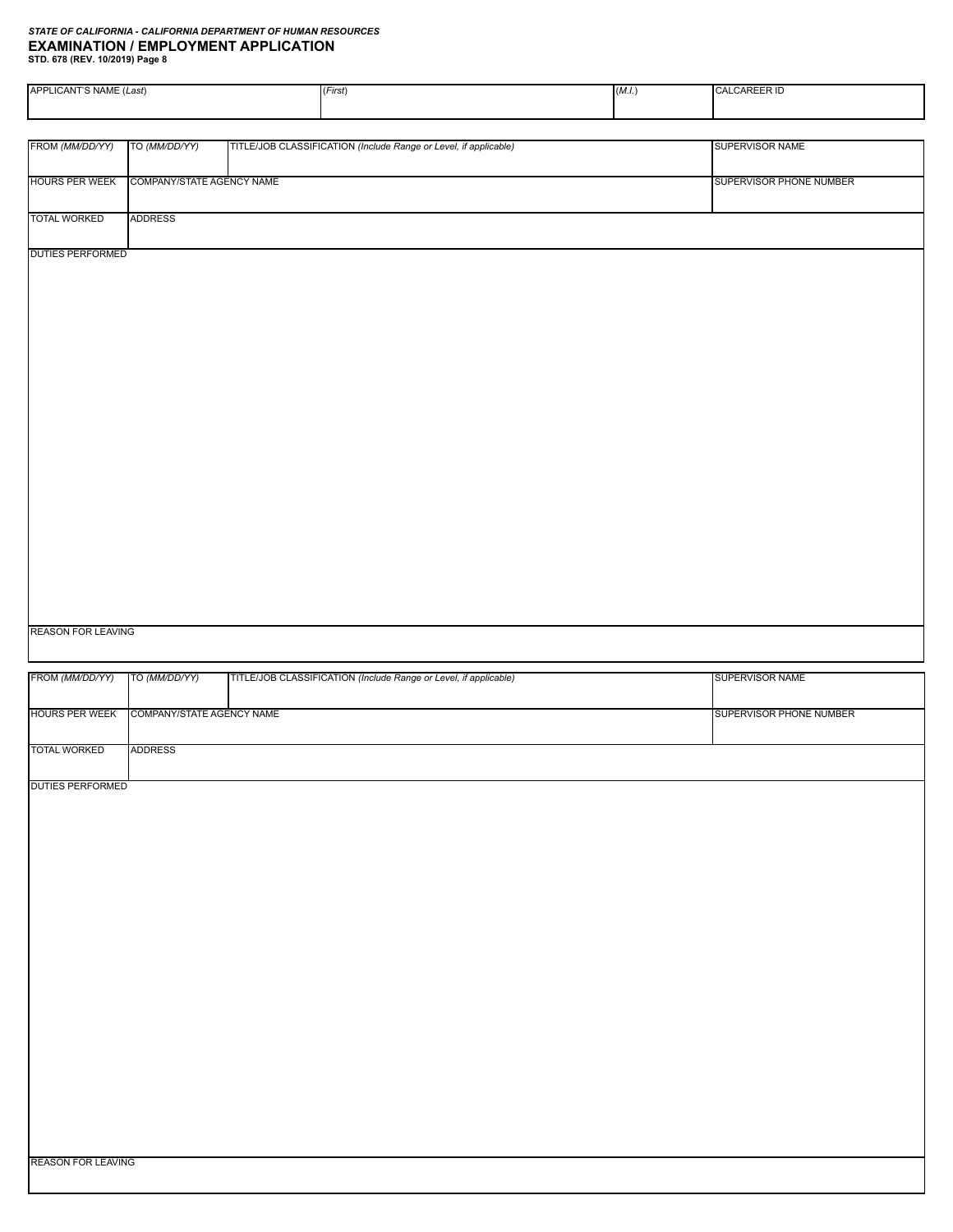# **CalHR Privacy Notice on Information Collection**

The California Department of Human Resources (CalHR) is committed to the privacy of your personal information. The information requested on this form may include personal information. Under the Information Practice Act of 1977, California Civil Code section 1798.17, agencies/departments that use this form to collect personal information from individuals are required to provide a privacy notice with this form. For more information, you may wish to contact the appointing authority at which you are applying to receive information regarding that appointing authority's privacy policy, and privacy notice on information collection.

#### **Legal Authority for Collection and Use of Information**

CalHR is requesting the information specified on this form pursuant to Government Code sections 8310.5, 11019.11, 12946, 18720, 18720.1, 19233, 19234, 19705, 19790, 19792(h) and the California Code of Regulations, Title 2, sections 599.980, 11013(b).

The information collected will be used for scheduling examinations, determining your eligibility for state civil service, and contacting you. Information will also be used for statistical and analytic purposes, audit purposes and may be disclosed to the appointing authority to which you apply.

Individuals should not provide personal information that is not requested or required.

The submission of all information requested is mandatory unless otherwise noted. If you fail to provide the information requested, CalHR will not be able to determine your eligibility for state civil service employment.

#### **Disclosure and Sharing**

CalHR does not, under any circumstance, sell your electronically collected personal information. In addition, Government Code section 11015.5 (6) prohibits CalHR and all state agencies from distributing or selling any electronically collected personal information, as defined above, about users to any third party without the written permission of the user. Any distribution of electronically collected personal information will be used solely for its intended use. However, we may share your personal information under the following circumstances:

- 1. To other state departments and third party vendors for administering our human resource responsibilities as required by law;
- 2. You give us permission and we have your consent; and/or
- 3. We may release information to a party with a legal authority, such as a subpoena.

#### **Department Privacy Policy**

The information collected by CalHR is subject to the limitations in the Information Practices Act of 1977 and state policy. For more information on how we care for your personal information, please read our Privacy Policy at http://calhr.ca.gov/pages/privacypolicy.aspx.

#### **Access to Your Information**

You can view your personal information through your CalCareer account. If you have questions regarding your CalCareer account, you may contact the CalHR Selection Division.

CalHR Selection Division 1515 S Street, Room, 500N Sacramento, CA 95811 866-844-8671